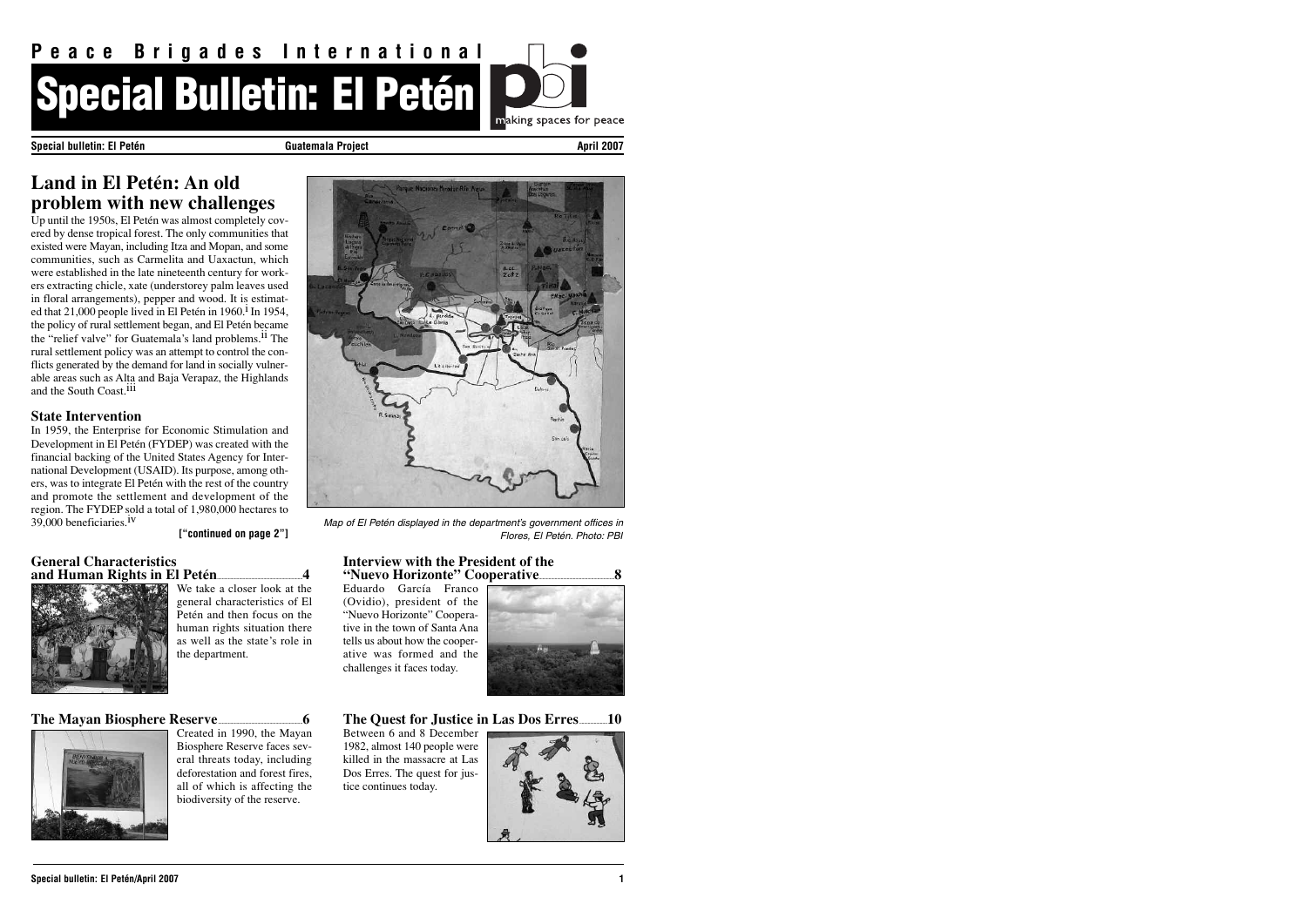was approved. The function of this registry, among others, is to *establish, maintain and update the national land registry.*viii Néstor Palacios, coordinator of the RIC North Region, said one of the main effects of the RIC has been that people have been able to identify the boundaries of their property and those of adjacent lands, and this has led to the resolution of many conflicts.<sup>ix</sup> At first, CONTIERRA reported an increase in conflicts after the initial surveys carried out by the National Cadastral Registry,<sup>X</sup> but this was attributed to previous problems that were revealed by the survey, rather than problems caused by the survey itself.<sup>XI</sup>

In 1990, the National Land Transformation Institute (INTA) took over the functions of the FYDEP, and in 1999, as a result of the 1996 Peace Accords, the Land Fund (FONTIERRAS) was established to oversee the legalization of lands. However, because so many institutions had been created, many legalization procedures were never initiated or remained incomplete. Therefore, the main task of another organization created by the Peace Accords, the Presidential Office for Legal Assistance and the Resolution of Land Conflicts (CONTIER-RA), was to ensure that pending legalization procedures were completed. Meanwhile, the elites who received land titles under the FYDEP policy ignored these properties for years while they were being settled by peasants who had been displaced from other areas. The state decided to issue deeds to the peasants who had been working the land for so many years. This created a problem of duplicate land deeds. Now, the Secretariat of Agrarian Affairs (SAA), which had absorbed CONTIERRA, is handling various cases in which previous owners are reclaiming the land. The state also initiated adjudication processes for issuing land deeds, but these processes were never completed.vii

In 1998, a pilot plan was implemented for a cadastral survey in El Petén financed by the World Bank and under the supervision of the Legal Unit of the National Commission for Development and Strengthening Land Ownership (PROTIERRA). In 2005, a law to create a Cadastral Information Registry (RIC)

Moreover, some peasants have been tricked into invading national parks, as in the case of the Tesoro Escondido community. According to reports in the daily newspapers Prensa Libre and El Periódico, the community was evicted from the PNSL in October 2006. Three years earlier, a man from Zacapa had "sold" them plots of land that did not belong to him. The peasants paid the man for the land, and as late as six months before they were evicted, he had assured them that they were the legal owners of the plots. $X^{V1}$  There have been 22 evictions in the last three years.<sup>XVII</sup>

#### **Settlement of Protected Areas**

Many refugees returning to the country after the signing of the Peace Accords began settling in protected areas such as national parks and biotopes in the Maya Biosphere Reserve, where such settlements are prohibited. This problem has increased in recent years. The majority of returning refugees were able to be relocated in other areas, and with the help of FONTIERRAS were able to legalize their new lands. However, there was more resettlement of protected areas later for different reasons, mainly by peasants who were displaced from neighboring departments such as Alta Verapaz and Izabal and who believed

traffickers, and all the while they are used as servants on the estates," said José Xoj, leader of COCIP, an umbrella group for El Petén peasant and indigenous organizations<sup>xviii</sup>. This is why peasants do not take the government seriously regarding protected areas, Xoj said.<sup>XIX</sup>

there were new lands to be settled in El Petén. However, all of the state lands had been handed over and the only lands left were in protected areas. Therefore, the peasants who settled these lands were evicted by the state. Moreover, in mid-2006 it was discovered that 10 estates within national parks had been illegally registered in the General Land Registry, as well as five in the Parque Nacional Laguna del Tigre (PNLT), although settlement on these lands is prohibited, as is farming and cattle raising. The lands totaled 16,371 hectares and authorities have said drug traffickers may be operating some of these estates.xii Moreover, several clandestine landing strips havee3 discovered during flyovers in the area. In the PNLT alone, 67 of these landing strips were discovered.xiii The 10 estates in the national parks were recovered after four months of litigation initiated by the State's Attorney General.xiv

side, $^{XXi}$  which could potentially affect some  $15,000$  people.<sup> $\overline{x}$ xii According to</sup> Javier Márquez, Director of the PNSL under the Nature Defense Foundation, there are plans for a hydroelectric plant with a 26m retaining wall, which would have a lesser impact on the river than the 130m wall proposed in the past.<sup>XXiii</sup> However, the issue continues to be controversial and the communities on the banks of the Usumacinta are concerned about the ir future.

However, peasants continue to settle these protected areas. Vinicio Montero, regional director of CONAP-Region VII (Petén), said the lands are being sold and resold.

"There are really few cases of disadvantaged peasants seeking to make a living and survive. There are big landowners buying property from peasants and using them mainly for extensive cattle ranching characterized by intense capital investment for extensive deforestation

and adapting the land suitable for raising cattle, and cultivating African palms and other mass crops," Montero said "These peasants receive a lot of money, but they only know how to work the land, so that if they sell a plot of land, they invade another plot."

The strategy of the big landowners is to use groups of peasants through their corrupt leaders to get them to invade protected state lands, and then they (the big landowners) can then buy them easily and cheaply for their own use."xv

However, it has proved difficult to persuade peasants to leave the protected areas while oil companies are permitted to operate legally in the main areas. Moreover, legal action against the big landowners within the national parks, especially in the PNLT and in the PNSL, is very slow, while peasants are swiftly evicted. "There are no proposals for relocation and they are accused of being drug

Another problem that forces the peasants to sell their lands and then settle others, especially in the southern part of the department, is the pressure put on them by big landowners who want the lands for large African palm plantations. They are offered large sums to sell, or the large landowners squeeze them by closing off access to the plots under they feel obliged to sell.

## **Proposal to Dam the Usumacinta River**

The FYDEP has promoted cooperatives along the Usumacinta river to prevent hydroelectric plants from being built along the Mexican side. The issue had surfaced as long ago as the 1980s and 1990s, and then again in 2000, with proposals for several projects. According to the El Petén Front Against Dam Construction (FPCR), there is evidence that plans in both Mexico and Guatemala to build dams continue to go forward. However, authorities have denied requests for information on such projects.<sup>XX</sup> According to the FPCR, these plans would involve the flooding of some 72,500 hectares of land occupied by indigenous peoples, including forest on both the Mexican and Guatemalan i ProPetén Foundation, *Perfil institucional*, 28 December 2006, p.5.

ii Elías, S., Gellert G., Pape, E. y Reyes, E. *Evaluación de la sostenibilidad en Guatemala*, FLACSO Guatemala, 1997. Cited in Gómez, I. y Méndez, Ernesto V., *Asociación de Comunidades Forestales de Petén, Guatemala: Contexto, logros y desafíos*. Fundación Prisma, El Salvador, p.7.

iii Op. cit. Gómez I. y Méndez, Ernesto V. p.7.

iv Op. cit. Elías et al., 1997, cited in Ibid.

v El Periódico, 25 February 2007.

vi Ibid. p.8.

vii Interview with David Guzmán, Secretary of Land Affairs, Santa Elena, 26 February 2007.

viii Law on the Cadastral Information Registry, Decree 41-2005, Article 3, section a).

ix Interview with Néstor Palacios, Coordinator RIC North Region, 28 February 2007.

x Cit. Interview with Davíd Guzmán.

xi Cit. Interview with Néstor Palacios.

xii Prensa Libre, 11 September 2006.

xiii Ibidem.

xiv Prensa Libre, 29 March 2007.

xv Interview with Vinicio Montero, Regional Director CONAP-Region VIII, 26 February 2007.

xvi Prensa Libre, 5 October 2006, and El Periódico, 5 October 2006.

xvii Cit. Cit. Interview with Vinicio Montero.

xviii Interview with José Xoj, Coordinator of COCIP, 6 March 2007.

xix Ibidem.

xx Interview with members of El Petén Front Against Dam Construction (FPCR), 28 February 2007.

xxi Interview with Humercindo Martínez of FPCR, El Periódico, 25 February 2007.

xxii Cit. Interview with FPCR.

xxiii Interview with Javier Márquez, Director of the PNSL under the Nature Defense Foundation, 2 March 2007.



*Legalized lands within the Mayan Biosphere Reserve. Source: CONAP*



*Extensive tracts of land in El Petén are being used for mass cattle raising.*

*Photo: PBI*

# **Land in El Petén: An old problem with new challenges**

However, the policy was used as a tool to give away lands to certain members of the political, military and business elite. $V$ The process sparked radical change in land use, since one of the requirements for access to land was to clear forest in order to plant. However, the soil in this zone is not suitable for long-term agricultural use, for which many peasants sold the land for cattle raising, since they could no longer use it for farming. Another strategy of the FYDEP was to set up cooperatives along the Pasión and Usumacinta rivers to prevent Mexico from building hydroelectric plants. $\overline{v}$ <sup>1</sup>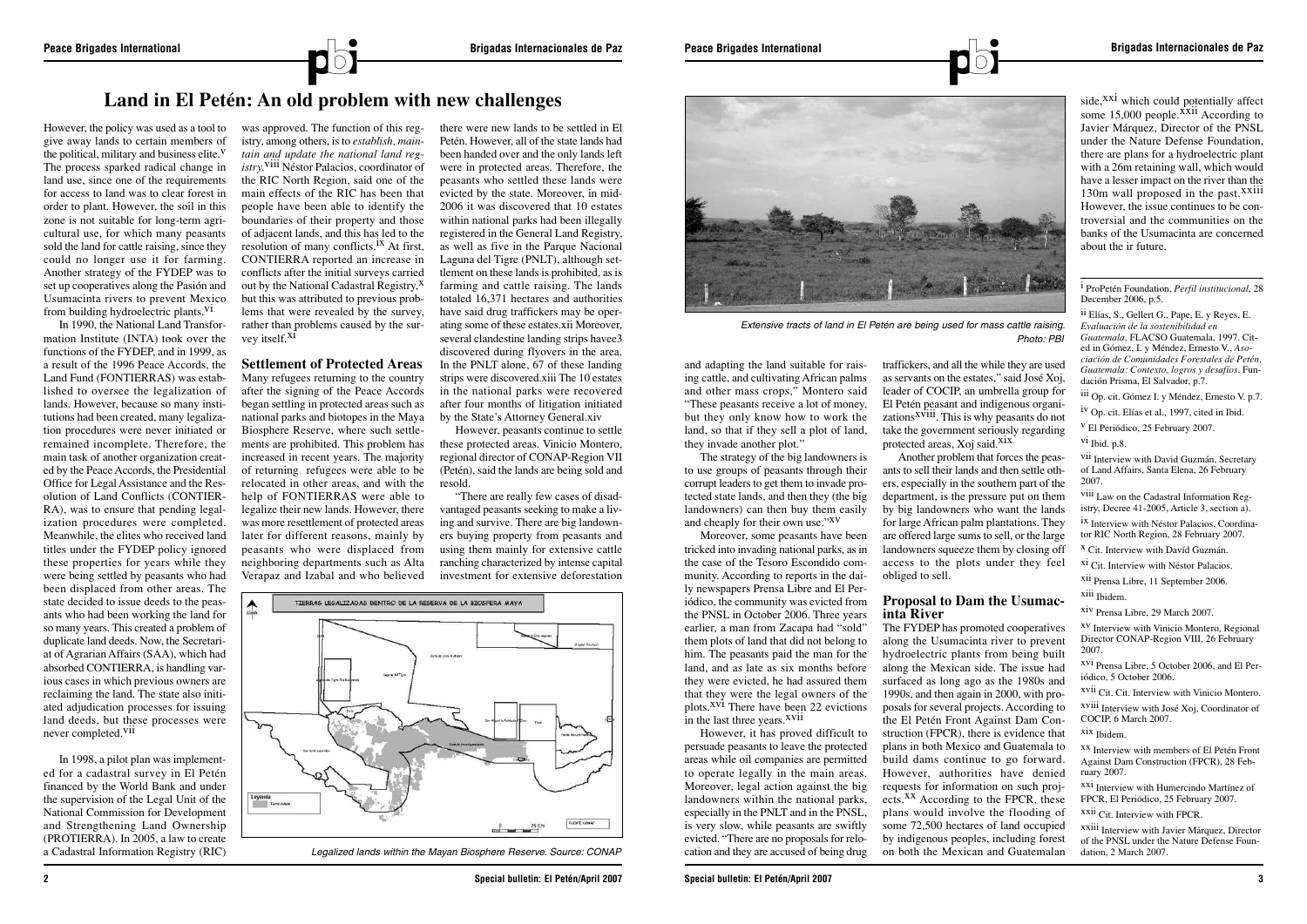

## **A closer look at El Petén**

With an area of 35,854km2, the Department of Petén makes up a third of the Republic of Guatemala. More than 60% of the department, or about 2.1 million hectares, are protected areas within which there are several archeological sites such as Tikal, Yaxhá, Ceibal and El Zotz. The department has one of the highest rates of population growth in all of Latin America.<sup>1</sup> The population has grown from about 20,000 in 1960 to about 600,000 in  $2006$ .<sup>11</sup> The department has 12 municipalities. The capital is Flores.. About 70% of the population lives in rural areas, and  $30.1\%$  in urban areas.<sup>111</sup> Among the economically active population, 67.3% work in agriculture, hunting, silviculture and fishing<sup>1V</sup>.

The population of El Petén is 26.2% indigenous, while the vast majority is mestizo.v The mestizo population consists of those who are direct descendants of the first immigrants to the department in the mid-twentieth century who came to work on the exploitation of natural resources, and those who immigrated to the region in the last 50 years.  $\overline{VI}$ 

Covering more than half of the department, the Maya Biosphere Reserve is home to threatened species included on the Red List of the IUCN (International Union for the Conservation of Nature) such as the tapir, the white turtle and the howler monkey. It is one of the last refuges for the red macaw in Guatemala, and the biodiversity of the Reserve is threatened by human activities, particularly settlements, the plundering of natural resources, drug trafficking and forest fires. For this reason, environmental conservation has become one of the most important issues in the department.

#### **Ethnic Makeup and Socio-Cultural Aspects**

opened 40 investigations, 39 for violations of individual rights, 16 of which involved abuse of authority<sup> $X$ </sup>, and one for violation of economic, social and cultural rights $X^i$ . The PDH has reported that during 2006, the government worked on the resolution of land conflicts, cases of domestic violence, evictions, labor abuse, and due process.<sup>XII</sup>

There are also two Mayan groups pertaining to El Petén: the Itzas, living primarily in the town of San José with a population in 2002 of 1,983, and the Mopan, living in San Luis, with a population of  $2,891.$ <sup>VII</sup> Both make up only a small part of the indigenous population in the department. Among indigenous immigrants, the Qeqchi make up the majority. The rest is made up of the k'iché, kaqchikel, pocomchi, mam and achi.

> The PDH has three offices in the department. However, they lack resources. For example, each office is given just 1000 quetzales (approx. USD125) a month for gasoline, which prevents the office from attending calls when its presence is required.<sup>XVI</sup>

According to Benjamín Roderico Ic, president of the Elías Manuel Civil Association of the Mayan People, one of the main problems faced by the Mayan Qeqchi in El Petén is the lack of access to the justice system because of discrimination against them in state institutions and the lack of translators for qeqchi. "Translators have been assigned in some cases, but they are exclusionary, since they are obliged to say what the authorities say without regard for Mayan principles."viii José Antonio Cac of the Lutheran World Federation said there is a lack of indigenous people in government institutions and a lack of sensitivity toward the multicultural nature of the country. ix However, the opening of the CODISRA office (Presidential Commission Against Discrimination and Racism Toward Guatemala's Indigenous Peoples) in El Petén in May 2006 is considered a positive step.

## **The Role of the State and Human Rights**

Between January and November 2006, the Human Rights Ombudsman's Office (PDH) for the Department of El Petén

Due to the size of the department and the lack of resources, among other factors, the state's presence in El Petén is weak. Although there are 12 magistrate's courts, one in each municipality, two courts of first instance and one trial court, the Public Prosecutor's Office has only three locations in the entire department and has stated that it is unable fulfill its investigative and prosecutorial functions due to a lack of human, financial and material resources.<sup>Xiii</sup> The Criminal Defense Office has two locations in the department.

In 2006, El Petén was the department with the third largest number of attacks on human rights defenders with 22, behind Quetzaltenango with 23 and Guatemala with 117.<sup>XXII</sup> Defenders of peasant rights were the most frequently attacked with 13, 12 of which were perpetrated against the Coordinating Body of Peasant and Indigenous Organizations of El Petén (COCIP).<sup>XXIII</sup> In addition, the Association of Ixquik Women, which investigates cases of violence against women, suffered acts of intimidation and threats last year.<sup>XXIV</sup> In addition, members of the environmental organization Trópico Verde, which primarily focuses on the conservation of the Mayan Biosphere Reserve, suffered several acts of intimidation in 2006, culminating in an assassination attempt against Carlos Albacete and Piedad Espinoza on 10 January 2007.XXV

The National Civil Police (PNC) have 530 agents for the department, which is insufficient to attend to the entire population and the expansive territory of the department, which has a high level of violence. Another 175 officers are being requested for the PNC. Meanwhile it is receiving support from the army's public security troops. The PDH office in Santa Elena reported that 50-60% of the complaints it receives are against abuse of police authority. $X$ <sup>iv</sup> A group that is particularly vulnerable to corrupt police are immigrants from various countries crossing the border into Mexico. "It has become routine for PNC officers to demand bribes from them by threatening to arrest them or return them to their country of origin.<sup>XV</sup> To counter these violations, the PDH has carried out special training sessions for the PNC and a rotation of commands has been implemented.

**4 Special bulletin: El Petén/April 2007**

Moreover, because of its lack of confidence in state institutions, the population is reluctant to file complaints about human rights violations and other crimes for fear of reprisals and because there is a general perception that it will not produce results.

An important step was the creation of various meetings between government authorities and civil society representatives in the department. These meetings have taken place in Santa Elena, Sayaxché and Poptún. One of the meetings was about the justice system and public safety in Santa Elena. These meetings were attended by representatives of the courts, the Public Prosecutor's Office, the Ministry of the Interior, the Criminal Defense Office, the PNC, the PDH, the Presidential Commission to Coordinate Executive Human Rights Policy (COPREDEH), the Attorney General, the Office to Defend Indigenous Women, the Secretary of Planning and Scheduling for the Presidency (SEGEPLAN), The Peace Secretariat (SEPAZ) and CODISRA. Civil society organizations participating were the Parish Services Office (*Pastoral Social*) of the Apostolic Vicariate in Petén, the Lutheran World Federation, the Executive Committee for Justice, the Conference of Protestant Churches of Guatemala (CIEDEG) and the Association of Ixquik Women.<sup>XVII</sup> The purpose of these meetings is to improve communication and coordination between authorities of the justice and public safety sector and representatives of civil society to discuss specific cases. In addition, these meetings are used to arrange specific areas of training and are intended to have a political impact.<sup>XVIII</sup> Similar discussions on land conflicts in Poptún have also achieved greater coordination between civil society and state institutions.

## **The status of women**

Women, particularly in rural areas of the department, are still in a very vulnerable situation. Many live in poverty and are uneducated, which makes it difficult for them to participate in civil society. Domestic violence is one of the main problems they face and they are afraid to file complaints.<sup>XIX</sup> Another serious problem faced by women is the lack of access to the health system, since most live too far from health centers. Regarding childbirth, 64% of deliveries take place in the home.<sup>XX</sup> Clandestine abortions, child prostitution and HIV infection of women are also serious problems in El Petén.<sup>XXI</sup>

#### **Human Rights Defenders in El Petén**

## **General Overview of the Human Rights Situation**

Although the human rights situation in El Petén differs very little from the rest of the country, the great distances make access to health, education and the courts more difficult. Violations of the rights of immigrants<sup> $XXVi$ </sup> are an additional factor in El Petén because of the extensive border zones and the large number of people moving north each day. However, the creation of the meetings for dialogue is considered a big step forward toward the protection of human rights in El Petén.

i Fort, M. and Grandia, L. 1999, cited in Balas McNab, Roan -WCS Guatemala, and Ramos, Víctor Hugo - Monitoring and Evaluation Centre of CONAP/WCS, *The Maya Biosphere Reserve and Human Displacement: social patterns and management paradigms under pressure*, August 2006, p.6.

<sup>ii</sup> Ibidem. p.1.

iii Guatemala, National Statistics Institute (INE), Census 2002: XI of Population and VI of Habitation.

iv Calculations using INE data, Census 2002.

v Prensa Libre, 26 September 2004.

vi Peace Brigades International. *El Petén: El Gran Abandonado*, Peace Brigages International, Guatemala 1995, p. 9 and 11.

vii Op.cit., Guatemala, INE, 2002.

viii Interview with Benjamín Roderico Ic, president of the Elías Manuel Civil Association of the Mayan People, 5 March 2007.

ix Interview with José Antonio Cac, Coordinator of El Petén for the Lutheran World Federation, 28 February 2007.

x Human Rights Ombudsman's Office (PDH), *Informe Anual Circunstanciado 2006*, p.384.

xi Ibidem. p.381.

xii Ibidem. p.379.

xiii El Petén Apostolic Vicariate, *Reflexiones sobre la situación de los derechos humanos en el departamento de Petén desde el Vicariato Apostólico de Petén (VAP)*, 2005, p.15.

xiv Interview with Kendel Castellanos, PDH Santa Elena, 26 February 2007.

xv Op.cit., PDH, p.379.

xvi Op. cit. El Petén Apostolic Vicariate, 2005, p.21.

xviihttp://centroamerica.ded.de/cipp/ded/custom/pub/content,lang,4/oid,5509/ticket,g\_u\_e\_ s  $t$ /~/Pastoral\_Social\_del\_Vicariato\_Apost\_lic o\_de\_Pet\_n.html.

xviii Interview with Romy Stanzel, member of DED cooperative (German Technical Social Cooperation Service) in the Parish Services Office (Pastoral Social) of the El Petén Apostolic Vicariate, 2 March 2007.

xix Interview with the Association of Ixquik Women, 3 March 2007.

xx Interview with María de los Ángeles Chinchilla, COPREDEH Petén, 28 February 2007. xxi Ibidem.

xxii Unit for the Protection of Human Rights Defenders of the National Movement for Human Rights, *Impunidad ¿Quiénes son los responsables? Ataques contra Defensores y Defensoras de Derechos Humanos 2006*, p.7.

xxiii Ibidem. p.8.

xxiv Ibidem. p.44.

xxv Ibidem. p.81 and for the Protection of Human Rights Defenders of the National Movement for Human Rights, *Situación de Defensores y Defensoras de Derechos Humanos: Informe Preliminar Enero-Febrero 2007*

# **General Characteristics and the Human Rights Situation**



*Mural of the organization Ixmucané. Photo: PBI*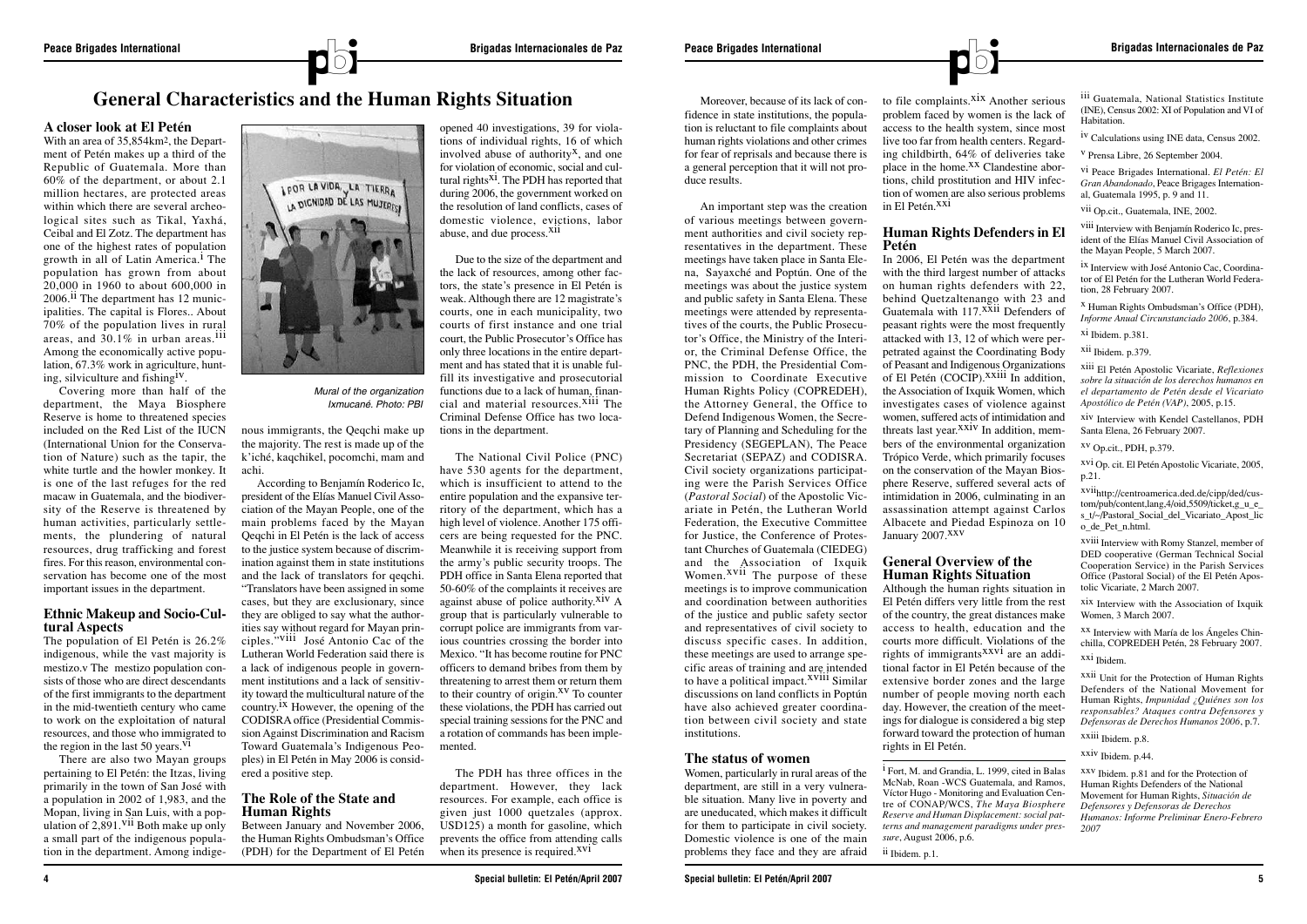

In 1989, Guatemala established the National Council on Protected Areas (CONAP). In 1990, CONAP designated 2.11 million hectares of land as the Mayan Biosphere Reserve, making it one of the largest conservation areas in the region. These measures came in reaction to the alarming level of deforestation that followed a wave of human encroachment in El Petén, that became worse after 1959. There was interest on both the national and international level in conserving Guatemala's precious natural resources. The Reserve is composed of three general areas: (1) the central areas in which the national parks and biotopes are located. The jungles and archeological sites of these areas are strictly protected by law from human encroachment;<sup>1</sup> (2) the multi-use areas, which make up about half of the Reserve. These are used for various activities and sustainable exploitation of resources.<sup>11</sup> The communities living in these areas receive concessions to exploit the forests; and (3) the buffer zone, set aside primarily to relieve pressure on the Reserve by conserving the land adjacent to it.<sup>111</sup> Lands in this area have been legalized for settlement. The appropriate use of these lands is controlled by law.

The boundaries of the Biosphere and the zoning rules applying to it have been criticized by some members of civil society and some public institutions. They argue that the communities existing within the area before the Biosphere was created should have been consulted about its specifications<sup>iv</sup>, especially in the central areas, from which about 1005 people were forced to leave after  $1990$ .<sup>V</sup> "Neither the existence of human settlements nor the complex social, political and economic dynamics of El Petén were taken into account," complained the Association of Forestry Communities of El Petén .<sup>vi</sup>

According to the Master Plan of the Mayan Biosphere Reserve for 2001- 2005, the main problems affecting the Reserve are (a) forest fires, (b) oil exploration and extraction, (c) incompatible agricultural practices, (d) incompatible cattle ranching, (e) incompatible infrastructure, and (f) unplanned human settlements.<sup>1X</sup> Moreover, each of the problems are more complex than they seem. For example, incompatible farming involves the slashing and burning of forests. This additional deforestation leads to soil erosion. The burning of forests for agricultural purposes is uncontrolled. This causes forest fires and the loss of more forest, along with the animals and other plants living in them. When the production of basic grains

## **Forestry Concessions**

declines, the land is used for incompatible cattle ranching, causing soil compaction and pollution from pesticides. $X$ 

Moreover, construction of access roads to areas of oil exploration and extraction alters the ecological systems, promotes further human settlement along these roads and increases inappropriate agricultural activity. "More than 90% of deforestation of the Reserve has taken place within two kilometers of these place which two knowledges

In 1995, further steps were taken to confront the serious problem of deforestation and the pillaging of the nation's cultural heritage in the Reserve. To counter this alarming trend, CONAP granted concessions to communities located within the Reserve. Many concessions had already been granted prior to the creation of the Reserve in order to share the management of these areas and maintain the forests intact.<sup>V11</sup> Moreover, these concessions were intended to resolve conflicts within the Reserves. In 2006, 12 concessions had been granted for the exploitation of timber. Two industrial concessions had been granted in the multi-use areas. "Agreements of Intent" were also concluded with 16 communities, the majority of them in the Laguna del Tigre National Park (PNLT) within the central zones, with the possibility of relocating these communities outside of these zones in the future. However, the agreement does not entitle the communities to land titles. VIII The concessions allow the exploitation of timber and non-timber products within a management plan approved by CONAP.

#### **Threats to the Biosphere**

The aforementioned study by Víctor Hugo Ramos demonstrates a clear relationship between deforestation and the presence of settlements in the different areas of the Reserve and the environmental management strategies. The highest rate of deforestation occurs in the multiuse zone (36% deforestation between 1986-2004), as would be expected, since it is the least-controlled area and permits human settlements and agriculture and livestock activities. The central zone is the second most affected area, particularly in the PNLT and the Selva Lacandón National Park (PNSL), even though it is the heart of the Reserve and therefore strictly protected.<sup>XVII</sup> The area has been hit particularly hard by forest fires, In 2005, about 65% of the central zone with a resident population was burned.<sup>XVIII</sup>

According the environmental organization Trópico Verde, the government's tourism policy makes conservation a secondary objective. Laws are adapted to development needs, and businesses and other special interest groups have too much influence on decisions, the environmental group says. As a result economic interests take precedence over ecological interests.<sup>XXIII</sup>

Another threat to the Reserve is the problem of poor government, said Yuri Melini of the Center for Legal and Environmental Action (CALAS).<sup>XII</sup> In El Petén, CONAP is the body responsible for managing the Reserve. However, it lacks the necessary resources and has only  $20\%$  of the staff necessary for the job.<sup>X111</sup> Therefore, it is unable to stop the progress of deforestation, illegal settlements and organized crime in the region.<sup>XIV</sup> In addition, forest rangers protecting the Reserve have received threats, and some checkpoints within the Reserve have been set afire. This situation is so alarming that the forest rangers are now being supported by the National Civil Police (PNC) with its Environmental Protection Division (DIPRONA), and by army troops. However, this has also proved inadequate to control the entire area, and drug trafficking, illegal settlement and the plundering of natural resources continue to threaten the biodiversity of the Reserve.

## **Deforestation and forest fires**

According to a study conducted by Víctor Hugo Ramos, Coordinator of the Monitoring and Evaluation Center of the CONAP/Wildlife Conservation Society (WCS), deforestation within the Reserve has increased in the last 10 years. Between 1986 and 2004, deforestation occurred at an average of 0.572% per year. However the rate of deforestation began increasing even more in 2001, and was at its highest ever between 2003 and 2004 when 22,913.6 hectares of forest were lost, an average of 1.18% per year, nearly double the average rate for the entire period of study.xv

Although there has been no increase in the number of forest fires, they continue to be of great concern. The available statistics show that in 1998, 2003 and 2005, some 400,000 hectares were burned. This is approximately the area of the departments of Guatemala and Quetzaltenango combined.<sup>XV1</sup> Therefore, these fires are a major threat to the biodiversity of the Reserve.

#### **Conservation Projects and Tourism**

One of the most controversial proposals in recent years was a conservation project proposed by archeologist Richard Hansen to protect the Reserve. The "Cuenca Mirador" Project (PCM) was approved in an attempt to counter the damage to the biodiversity of the area and to Mayan ruins caused by hunting, deforestation and plundering of archeological sites. $X$ <sup>ix</sup> The problem is that six concessions had already been granted to communities in the 2,170 square km to be protected. The

project would stop forest management activities that allow the communities to make a living under the concessions. $X^X$ Critics also feared that other areas that have already been settled would also be declared conservation zones. After several appeals related to the constitutionality of the measure, the decree establishing the Cuenca Mirador Archeological Zone was repealed in 2004.

Since then, the El Petén Sustainable Development Program, financed by the Inter-American Development Bank has been approved. The purpose of this project is to make the Cuenca Mirador project more viable by taking into account the communities with concessions and opponents of the conservation measure. However, opponents say that the Presidential Executive Coordination Office (SCEP), which is leading a referendum effort, is taking a very authoritarian approach. xxi

Another controversial project affecting the reserve is the Mexican government's proposal to build the Tikal-Arroyo Negro highway between Guatemala and Mexico to link the Caobas-Arroyo Negro highway now under construction in Mexico. Construction of the new highway would be part of the regional development initiative called the Plan Puebla Panamá (PPP).xxii

According to CONAP, the Mayan Biosphere Reserve faces many challenges and a great effort will be required to stop the continuous destruction of an area with an "enormous ecological and environmental value."

i

ii CONAP, *Plan Maestro Reserva Biosfera Maya*, CONAP-CATIE, USAID, Guatemala, 1996, p. 17. Quoted in Gómez, I. and Méndez, V. Ernesto, *Asociación de Comunidades Forestales de Petén, Guatemala: Contexto, logros y desafíos*, Fundación PRISMA, El Salvador, p.10.

iii Ibidem.

iv Ibidem.

v Interview with Rosa María Chan, Directora Ejecutiva de la Fundación ProPetén, 28 de febrero de 2007.

vi Balas McNab, Roan -WCS Guatemala and Ramos, Víctor Hugo – Monitoring Center of CONAP/WCS, *The Maya Biosphere Reserve and Human Displacement: social pattern and management paradigms under pressure*, agosto 2006, p.9.

vii Op.cit. Gómez, I. and Méndez, V. Ernesto, p.11.

viii Trópico Verde, *El proyecto turístico Cuenca del Mirador y las conceciones forestales en la zona de uso múltiple de la Reserva de la Biosfera Maya*.

ix Op.cit. Balas McNab, R. and Ramos, V.H., August 2006, p. 2.

x CONAP, *Plan Maestro de la Reserva de la Biosfera Maya 2001-2005*, p. 33.

xi Ibidem.

xii CONAP, *El Estado de la Reserva de la Biosfera Maya, 1996*, CONAP, USAID, Fondo Peregrino, Petén. Quoted in Ibidem. p.33

xiii Yuri Melini, Center for Legal and Environmental Action (CALAS), quoted in Prensa Libre, 19 March 2007.

xiv Interview with Vinicio Montero, regional director of CONAP-Región VIII, 26 February 2007.

xv Op.cit., Prensa Libre, 19 March 2007.

xvi Ramos, Victor Hugo, *Monitoreo de deforestación e incendios forestales en la zona de uso multiple de la Reserva de Biosfera Maya, Petén, Guatemala*.

xvii Ibidem.

xviii Op.cit. CONAP, 1996, quoted in Gómez, I. and Méndez, V. Ernesto., p.10.

xix Op.cit. Ramos, Víctor Hugo. Table 2.

xx FARES (Foundation for Anthropological Research and Environmental Studies) and GHF (Global Heritiage Fund), *Maya biosphere conservation trust: an innovative private-sector trust for establishing sustainable wilderness, wildlife and archaelógical parks to save the heart of the Maya biosphere*, Proposal developed by FARES and GHF, March 2004. Quoted in op.cit. Gómez, I. and Méndez, V. Ernesto, p.39.

xxi Ibidem. Gómez, I. and Méndez, V. Ernesto, p.38.

xxii Laura Hurtado, *¿Hacia dónde va la Reserva de Biosfera Maya?*, Environmental Impact Institute, July 2005, p.14.

xxiii PowerPoint presentation, Trópico Verde, *La RBM en la agenda de la competitividad*.



*Panoramic view of the Mayan Biosphere Reserve. Photo: PBI*

# **The Mayan Biosphere Reserve**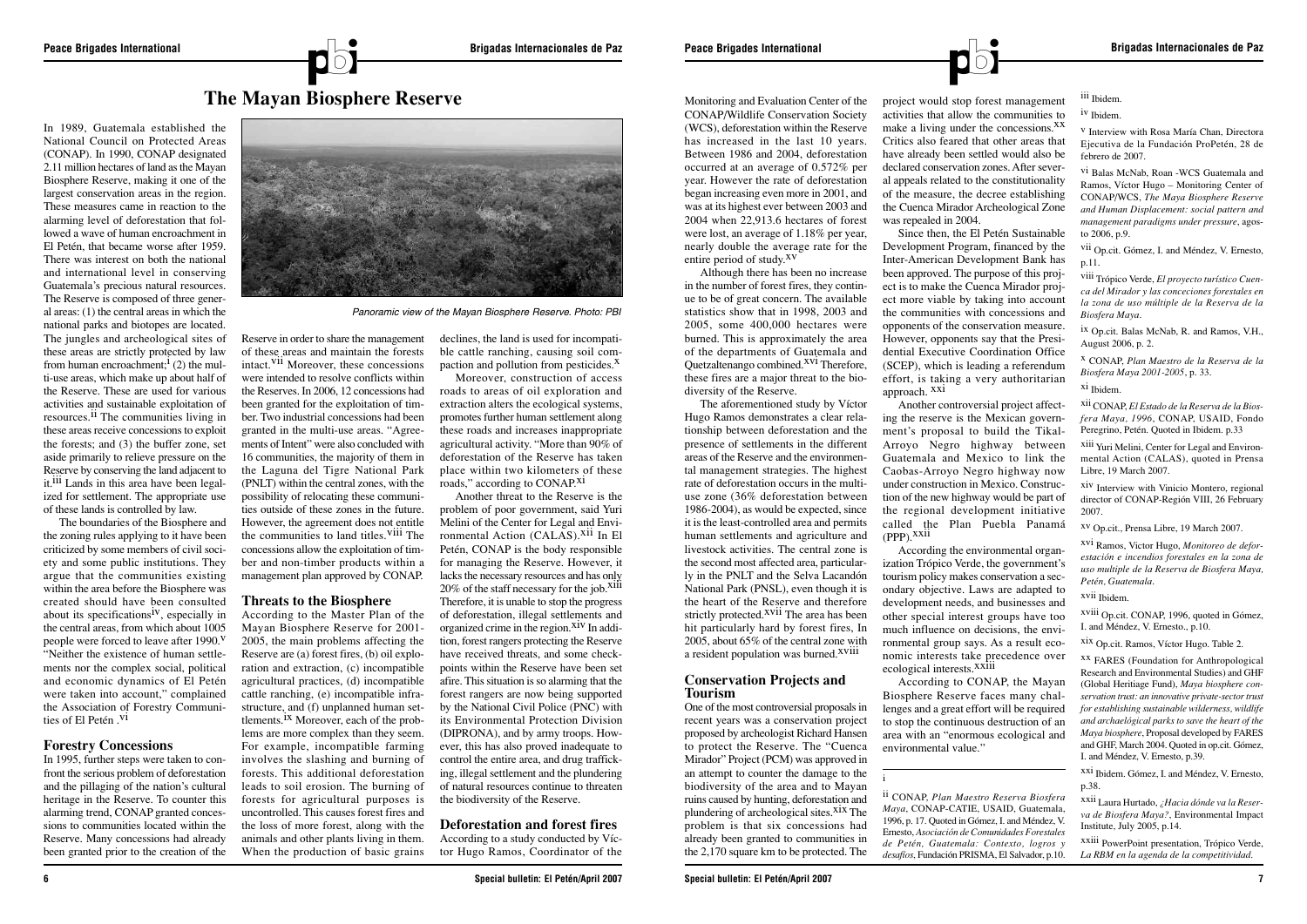

### **How did Nuevo Horizonte begin?**

This cooperative was not created from nothing. It is the result of a 36-year process, the revolutionary uprising that began here in 1960/61. In the 1960s, all avenues of legal protest and organization were closed in Guatemala, and there was no other choice for people except to organize and defend their rights. The guerilla forces in El Petén began to gather strength after 1980. After that, we began to form part of the revolutionary movement, all of us who live here in Nuevo Horizonte.

It culminated in 1996 with the signing of the Peace Accords. When we were in the demobilization camp, we were thinking about how we were going to reintegrate into a productive and legal life in the country. Because at that time we did not know where we were going because, from 1980 to 1996, all of us who were in Nuevo Horizonte, did not know whether the army had killed our families or what had happened to them. In February 1998, we came here to this estate.

Our initial task was to fight a war and an armed uprising in Guatemala in defense of our country's heritage, in defense of all of the exploited people, in defense of our natural resources in Guatemala. In the 1980s, the majority of us who lived here in Nuevo Horizonte had to leave for the mountains because General Efraín Ríos Montt was arriving and they began massive and selective massacres in all communities, towns and departments.

Before deciding to operate as a cooperative, we visited all of the cooperatives existing in Guatemala, and none of them satisfied us, and so we designed our cooperative the way we wanted it. We said that we wanted a model cooperative where, first, we show the government that you can accomplish things with the political will, and we are going to do the things that the government promised to do but didn't do. First, we decided what we wanted to be, because the cooperative was going to be created with these characteristics. Second, we designed our economic proposal as production projects. Afterwards, we designed the main areas of development, which would be the political economic and social support of the cooperative. We designed our educational system as the basic area of development. The next basic area of development for us was healthcare, the third was the organization of women, the fourth the organization of young people as the future, and now we have the fifth area which is alternative education. And finally, we designed the production projects.

## **What does the alternative education consist of?**

The reason for the alternative education is that we do not agree with the formal education of the government. We invite our young people to learn about the country's history, in the midst of the system in which these young people grow  $up$  – in which areas the state provides them with an opportunity, and in which areas it denies them an opportunity. We think that the Guatemala system only teaches stu-

dents to learn a professional occupation, but without any social sense. So, with alternative education we intend to provide young people with something that makes social sense and, secondly, they learn their own history, that of their grandparents, their parents, why they fought, and the history of Nuevo Horizonte, and they learn about Guatemala's social composition.

In addition, the cooperative designed an integral development policy, first with the cooperatives partners, and then it designed an external policy for the cooperative, a two-tier policy. We designed it with the idea that if we remain inside the circle of Nuevo Horizonte, it would not be very lively. So, what we did was to expand to a second tier. We began making contact with other communities, with associations, with social organizations. We began to develop an organizational Web around Nuevo Horizonte. One day, Nuevo Horizonte may have opportunities for broad development and we are going to resolve the problems of our community, but there are people in other communities who

need an organizational system. We can organize ourselves and then start working with the same communities setting up their own organization and teaching them how to assess projects and how to manage them. Now, Nuevo Horizonte has a network at the level of El Petén, Cobán, and Izabal. We are working this second tier with four organizations: Nuevo Horizonte, Santa Rita, who are from the CPR-Petén, the Alliance for Life and Peace, and a women's cooperative called Luz de Horizonte. Around each organization are the communities with which it works. Nuevo Horizonte is currently working with 12 communities on healthcare issues. There have been training sessions for 12 healthcare workers. Twelve midwives have also been trained, because we have been learning that there are many illnesses that can be cured and can be prevented, but children die for lack of someone who can provide primary care.

#### **How would you describe your relationship with nearby communities?**

We have designed a policy to break the ice with all communities through soccer. When we came here, the communities looked askance at us, some saying that this place was going to go to pot now because the guerrillas are coming. A that time we had a group of young people and a good team to play (soccer). So, the Executive Board established a policy so we could get to know each other and make friends. The policy consisted of setting up a championship here in Nuevo Horizonte, so that people would see that we were not so bad as they thought.

## **Have there been security problems?**

Not directly. We know that insecurity continues under the surface. Because of the vision of the Nuevo Horizonte project, they know that Nuevo Horizonte wants change. And we think that they are watching us because this Nuevo Horizonte project is going to declare changes. We could not bring them about with weapons, so we are going to do it legally. Because, if we are convinced of anything, it is that the war is over, but the struggle is not. And today more than ever, the tools that Nuevo Horizonte and the organizations must use are the Peace Accords. It is the only legal tool we have and we have to start from there with the organizations, with the communities, so that the government begins to comply with the Agreements. Because they have not fulfilled the substantial Agreements. They reduced the size of the army in their own way and at their own pleasure. When it came time to demobilize the army, those who were dismissed from the army became part of the National Civil Police, the same corrupt ones there. And the National Civil Police were not formed with a different idea, with an alternative vision, with another way to look at the situation.

## **How many families live in the cooperative?**

We are about 106 families, almost 400 people. There are 107 of us who are the cooperative's partners, the owners of everything the cooperative has. Of the cooperative's four projects, one is reforestation, and other is cattle raising and a political tourism project, which is in its initial phase. We call the tourism political tourism because what we sell is our own history, the history of the formation and emergence of the community. And the other project is food safety. We are trying to conduct fair trade in which this project attempts to eliminate intermediaries. And we are working with the communities to consume what we ourselves produce. Another aspect is to carry out a commercial exchange with other organizations. Another project under development is one of fish breeding.

## **What do you see as the main challenges of the future?**

Regarding the vision of the cooperative, I think we are all right, but with the changes to the projects that the Free Trade Agreement will produce, there we have a big challenge. We are conducting market and production studies, because we are not going to produce anything here in the cooperative that does not have a market. We have been conducting an analysis at the international level with regard to the problems that the Free-Trade Agreement causes us, and are working on our projects here in the cooperative accordingly. We have already conducted a study of cattle raising, and we realized that for meat-producing cattle we only have three years left to work on it. When the Free-Trade Agreement takes full effect, the United States is going to flood the market here with meat. This has allowed us to adjust our strategy and move toward the Free-Trade Agreement, just as it (the U.S.) will adjust its strategy, and we will continue adjusting ours on that basis. The Free-Trade Agreement will not cause problems for reforestation and tourism. On the contrary, there will be demand.

We are working to preserve the few native seeds that we can store in the communities. We do not depend on the genetically modified seeds of the Free-Trade Agreement. The advantage of the native seed is that you plant it and from there you get the seed for next year. You cannot do that with genetically modified seeds. Here in Nuevo Horizonte, there will be a seed bank, for forestry and agriculture, and another one in Santa Rita. Many laugh about his idea. They say it is a project against the Free-Trade Agreement. Yes, it is. And why not? We used to stage strikes and protests so that the Congress and the government would not sign the Free-Trade Agreement, but we were not able to stop them, but we are not going to stand by idly. We have to find a new way to confront it.



*The school at the Nuevo Horizonte cooperative. Photo: PBI*

## **Interview with Eduardo García Franco, President of the Nuevo Horizonte Cooperative**



*Hen production project at the cooperative. Photo: PBI*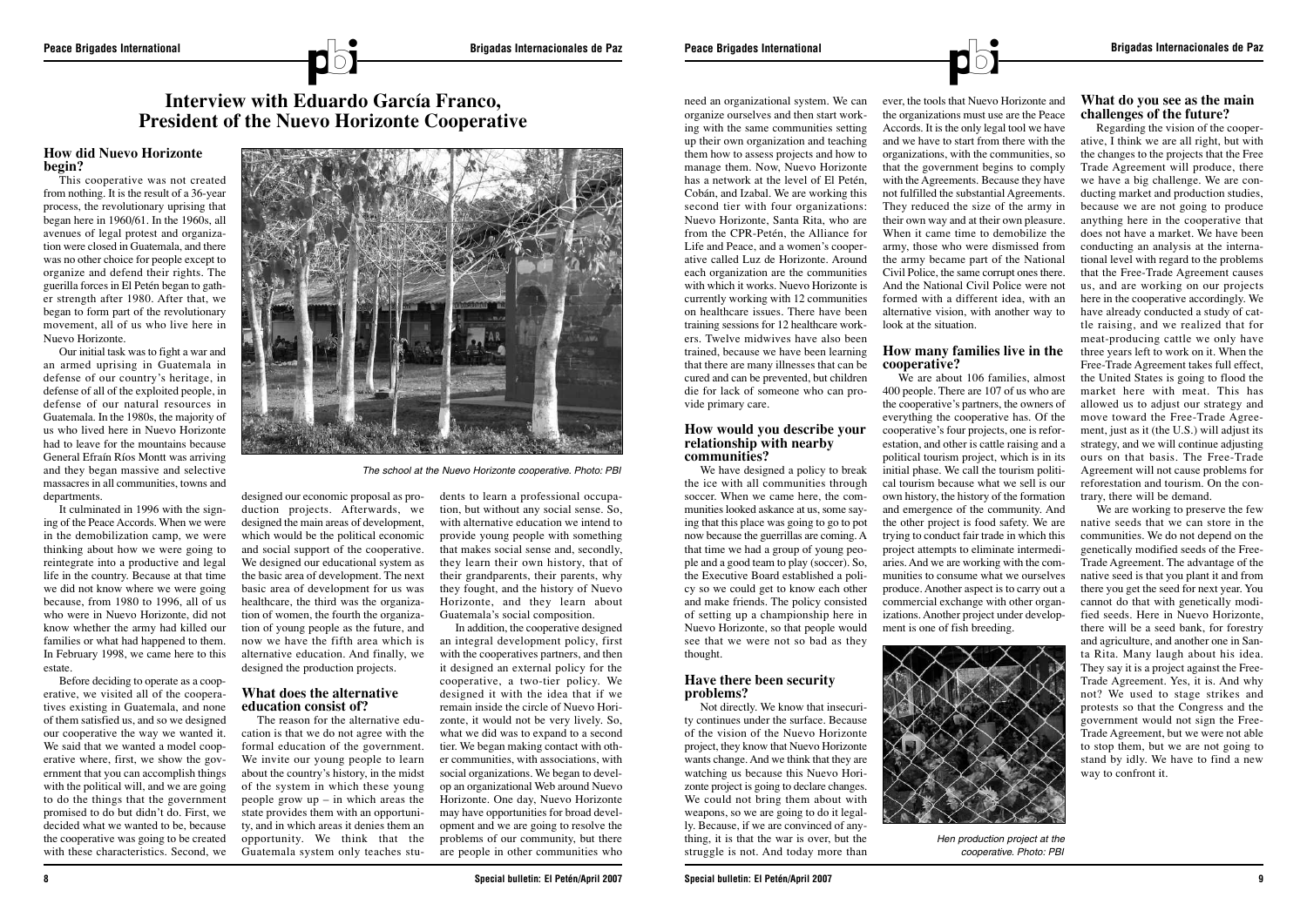

## **The day the army came**

The village of Las Dos Erres, which is part of the municipality of La Libertad in El Petén, was established in 1978 by Federico Aquino Ruano and Marcos Reyes. The village gets its name from the fact that the last names of the two men begin with the letter "R," The name "Las Dos Erres," literally means "The Two Rs." The land was provided by the National Enterprise for the Economic Stimulation and Development of El Petén. In 1982, there were about 300 people living in the community. The residents were known for their solidarity with one another.<sup>1</sup>

The armed conflict began to affect the community in 1981 when some people disappeared or were murdered in Las Cruces, a village about 12km away. Later, the guerilla group known as the Rebel Armed Forces (FAR) entered Las Cruces for a meeting in 1982. This led the military to establish an outpost in Las Cruces.<sup>11</sup> In September 1982, FAR attacked the military quarters at Las Cruces. In reaction to this attack, the military commissioner organized the first Civil Defense Patrols (PAC) in Las Cruces and Las Dos Erres with the intention of merging the two armed groups. Las Dos Erres opposed this merger, accepting only the patrol of its own community. This opposition led the military commissioner of Las Cruces to spread rumors that the people of Las Dos Erres were guerrillas.<sup>III</sup>

well.<sup> $\scriptstyle{1V}$ </sup> Many women and young girls were raped. On the night of 7 and 8 December, they took the last group of men into the jungle and a group of women into Los Salazares, near Las Dos Erres, and murdered them. The only survivors of the village were a boy who hid among the brush and another group of children that the Kaibiles took with them.v

In 1994, the Association of Relatives of the Detained and Disappeared of Guatemala (FAMDEGUA) obtained a court order to begin exhumations in June of that year with the support of the Argentine Forensic Anthropologist Team. Because of rain, the exhumation was postponed to May 1995. At that time, the forensic team exhumed the remains of more than 162 people, 67 of which were children under 12, with an average age of  $6<sup>vi</sup>$ . During the exhumations, the forensic team and families of the victims were subject to acts of intimidation and death threats.<sup>VII</sup>

In the early hours of 6 December 1982, 58 soldiers of the elite "Kaibiles" entered Las Dos Erres. Over the next two days, the soldiers carried out a massacre in the village. They began by killing the children while the adults were locked in the village's two churches and a school. Later, they interrogated and killed the adults.

Pressure continued on the Public Prosecutor's Office, and it finally named a special prosecutor in 1996. After investigations by FAMDEGUA and relatives of the victims, two survivors were located, both of whom were children at the time of the massacre. Two former Kaibiles who participated in the massacre were willing to testify. In 1999, the Public Prosecutor's Office conducted a preliminary evidentiary hearing with one of the survivors who, as a child, was taken away by the Kaibiles on the day of the massacre and later raised by one of them. As a result, the capture of the former Kaibiles involved was sought. In March 2000, the two former Kaibiles who agreed to testify gave preliminary evidence, providing the names of the others participating in the massacre. With this information, the arrest of the other former Kaibiles was sought on 4 April.<sup>1X</sup> However, between May 2000 and March 2003, the former Kaibiles filed more than 35 appeals, basing the initial ones on the National Reconciliation Law. Nine of them were granted a provisional injunction<sup> $X$ </sup> and one of the appeals is still pending before the Supreme Court of Justice.<sup>XI</sup>

"They (the adults) were taken one by one from the school and the churches, blindfolded and led to the edge of a pit and forced to kneel. They asked them if they belonged to the insurgency and who was the village's guerrilla leader. If they did not answer or claimed not to know, a Kaibil instructor struck them with a sledgehammer, just as they did with the children. They struck them on the head



In February 2005, the Constitutional Court accepted an appeal filed by several of the soldiers. According to the Center for Justice and International Law, by accepting this appeal, the court rendered invalid the statements of some soldiers – as preliminary evidence - who acknowledged their participation in the crimes and indicated the existence of higher orders, and the invalidated the arrest warrants against the accused soldiers, who did not appear after more than 30 appeals were filed by their defense lawyers as a delaying tactic.<sup>Xii</sup> The Constitutional Court's ruling sparked outrage from civil society organizations, which requested clarification and elaboration on the ruling. As a result, the court reversed its ruling.<sup>Xiii</sup> According to Aura Elena Farfán of FAMDEGUA, despite being a landmark case, justice was not served, "although the violation of the right to life was demonstrated."XIV

#### **Unearthing the past**

and then threw their bodies into the failed to call any witnesses or survivors.viii

The Public Prosecutor's Office was making little progress in its investigation. Despite having received testimony from FAMDEGUA, the prosecutor

<sup>i</sup>Interview with Aura Elena Farfán, 20 March 2007.

**10 Special bulletin: El Petén/April 2007**

#### **The case before the Inter-American Human Rights Commission**

In 1996, FAMDEGUA submitted the case to the Inter-American Human Rights Commission (IHRC). In 2000, an agreement for an amicable solution was reached, which included (1) an exhaustive investigation to identify the material and intellectual authors of the crime; (2) the enforcement of justice; (3) psychological support for the victims; (4)

moral and economic compensation; (5) the construction of a memorial; and (6) the preparation of a documentary to be broadcast on television during peak viewing hours.<sup>XV</sup> Regarding psychological support, there was an effort to gain the collaboration of the psychology faculty of the University of San Carlos (USAC), but this failed. $XVI$  In December 2001, the government paid 14 million quetzals (about USD 2 million) to the relatives of the victims. In 2000, then President Alfonso Portillo publicly assumed responsibility for the state for some crimes, such as the massacre at Las Dos Erres. The documentary was produced, although there were many problems and it was not broadcast in the way that was agreed. "Regarding justice, which must be a priority, the state has not even minimally fulfilled its commitments, and it is evident that there has been a calculated delay on the part of the iustice system. $XV$ <sup>ii</sup> Consequently, in March 2007, the relatives of the victims withdrew from the amicable agreement since, according to Prensa Libre, it had been breached by the government.<sup>XVIII</sup> Lawyer Edgar Perez said the government's failure to fulfill its part of the agreement was a continuation of the system of impunity in Guatemala.<sup>XIX</sup> A ruling by the IHRC on whether to send the case to the Inter-American Human Rights Court is pending. Meanwhile, the relatives continue to hope that justice



**Special bulletin: El Petén/April 2007** 11

will be service in a massacre that occurred almost 25 years ago

iiReport of the Historical Clarification Commission, *Guatemala: Memoria del Silencio,* Tomo VI, p. 397.

iii<sub>Ibid. p.398.</sub>

ivIbid. p.401.

vIbid. p.402.

viReport of the Argentine Forensic Anthropologist Team, Ibid. p.405-6.

 $vii$ Ibid. p. 406-7.

viiiAmnesty International, *Guatemala's Lethal Legacy: Past Impunity and Renewed Human Rights Violations*, Editorial Amnistía Internacional (EDAI), Madrid, 2002, p.46.

ixInterview with Edgar Pérez, lawyer, 22 March 2006.

xwww.cejil.org/comunicados.cfm?id=34

xiCit. Interview with Edgar Pérez.

xiiCenter for Justice and International Law - CEJIL, press release, 7 February 2005.

xiiiCit. Interview Edgar Pérez.

xiv Cit. Interview Aura Elena Farfán.

xvCit. Interview with Aura Elena Farfán and Edgar Pérez.

xviCit. Interview Aura Elena Farfán.

xviiCit. Interview Edgar Pérez.

xviiiPrensa Libre, 8

*Photo: PBI*

# **Las Dos Erres: in search of justice**

*Excavation of Mass Grave, Dos Erres, El Petén, June 1995. Photo:Piet van Lier.*